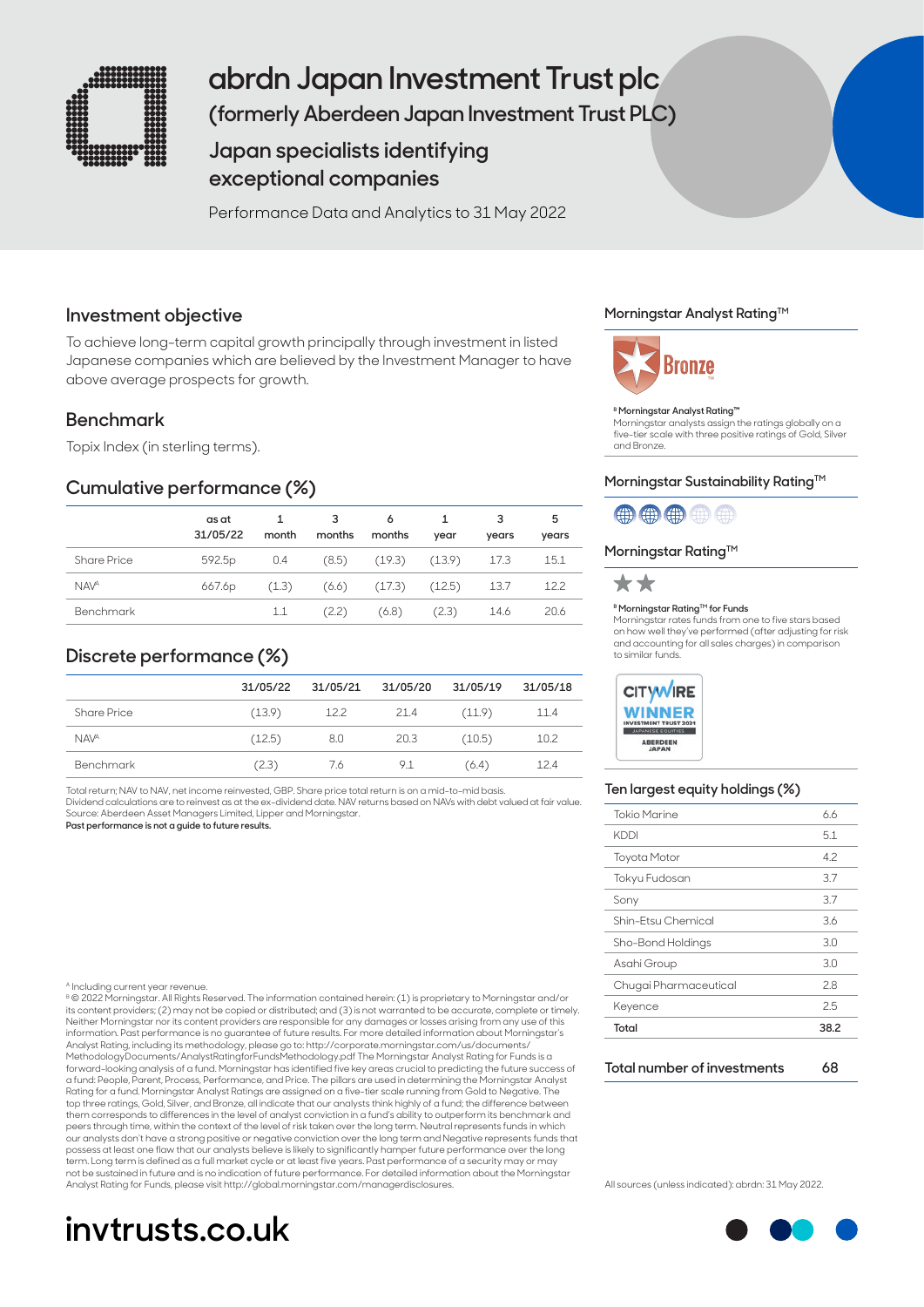# **abrdn Japan Investment Trust plc**



## **Fund managers' report**

Japanese shares rose in May. Downbeat performance in equity markets continued at the start of the month. Investors continued to sell stocks globally, fearful that economies would be harmed by high inflation and supply chain struggles amid China's strict Covid-19 policies. In particular, markets fell sharply after the US Federal Reserve (Fed) hiked rates, as investors feared that central bank action could push the US and other major economies into recession. However, sentiment changed and stocks rebounded later in the month. Investors reacted positively to a moderation in US inflation. Japan outperformed the global average, returning 0.87% for the MSCI Japan Index and 0.04% the MSCI Japan Small Cap Index, in Japanese yen.

Japan's economic news was mixed in the month. Consumer confidence data showed improving sentiment for the second month running. The au Jibun Bank Flash Japan Composite purchasing managers' index (PMI) data showed improvement in the services sector. However, there was some deterioration from manufacturing, as flash PMIs dropped from 52.1 in April to 50.8 in May. April data showed a slump in factory activity.

At the end of the month, Prime Minister Kishida's government released its 'broad framework' for economic reform. The policy highlights key areas of growth and investment for Japan, including human capital, technology, supporting start-ups and digital policy. Decarbonisation and energy policy was another theme of the framework. Over the month, Japan's energy minister committed to cutting coal power generation and restarting idle nuclear power plants. So far, however, there have been no commitments to build new nuclear facilities. To investors' relief, previously mooted less market-friendly tax and share buyback restrictions were omitted from the policy. More specific details are expected late in the year but the government has dropped a commitment to balancing its budget in the short run.

#### **Fund managers' report continues overleaf**

C Expressed as a percentage of average daily net assets for the year ended 31 March 2022. The Ongoing Charges Figure (OCF) is the overall cost shown as a percentage of the value of the assets of the Company. It is made up of the Annual Management Fee and other charges. It does not include any costs associated with buying shares in the Company or the cost of buying and selling stocks within the Company. The OCF can help you compare the annual operating expenses of different Companies.

<sup>D</sup> Net gearing is defined as a percentage, with net debt (total debt less cash/cash equivalents) divided by shareholders' funds.

E The 'Active Share' percentage is a measure used to describe what proportion of the Company's holdings differ from the benchmark index holdings.



### **Sector allocation (%)**

|                        | Trust | Benchmark |
|------------------------|-------|-----------|
| Consumer               | 21.0  | 23.1      |
| Discretionary          |       |           |
| Industrials            | 20.1  | 25.7      |
| <b>Health Care</b>     | 11.9  | 8.5       |
| Financials             | 11.1  | 9.8       |
| Technology             | 10.2  | 12.0      |
| Consumer Staples       | 7.6   | 5.6       |
| Telecommunications     | 7.3   | 5.3       |
| <b>Basic Materials</b> | 5.1   | 5.7       |
| <b>Real Estate</b>     | 5.0   | 2.0       |
| Energy                 |       | 0.9       |
| Utilities              |       | 1.4       |
| Cash                   | 0.7   |           |
| Total                  | 100.0 | 100.0     |

## **Fund risk statistics**

|                                          |       | 3 Years 5 Years |
|------------------------------------------|-------|-----------------|
| Annualised Standard<br>Deviation of Fund | 1469  | 1337            |
| Reta                                     | 1 08  | 1 05            |
| Sharpe Ratio                             | N 27  | 025             |
| Annualised Tracking Error                | 513   | 517             |
| Annualised Information Ratio             | 0 1 3 | (0.06)          |
| R-Squared                                | N 88  | በ 85            |

Source: Aberdeen Asset Management, BPSS & Datastream, Basis: Total Return, Gross of Fees, GBP. Please note that risk analytics figures are calculated on gross returns whereas the performance figures are based on net asset value(NAV) returns. In addition, the risk analytics figures lag the performance figures by a month.

#### **Key information Calendar**

| Year end                     | 31 March                                                         |
|------------------------------|------------------------------------------------------------------|
| Accounts published           | .June                                                            |
| Annual General<br>Meeting    | July                                                             |
| Dividend paid                | December and July                                                |
| Launch date                  | October 1998                                                     |
| Fund manager                 | Japanese Equities<br>Team                                        |
| Ongoing charges <sup>c</sup> | 1.00%                                                            |
| Annual management<br>fee     | 0.75% of the lower<br>of net assets and<br>market capitalisation |
| Premium/(Discount)           | $(11.2)\%$                                                       |
| Historic yield               | 2.5%                                                             |
| Net gearing <sup>p</sup>     | 11.8%                                                            |
| Active share <sup>E</sup>    | 86.0%                                                            |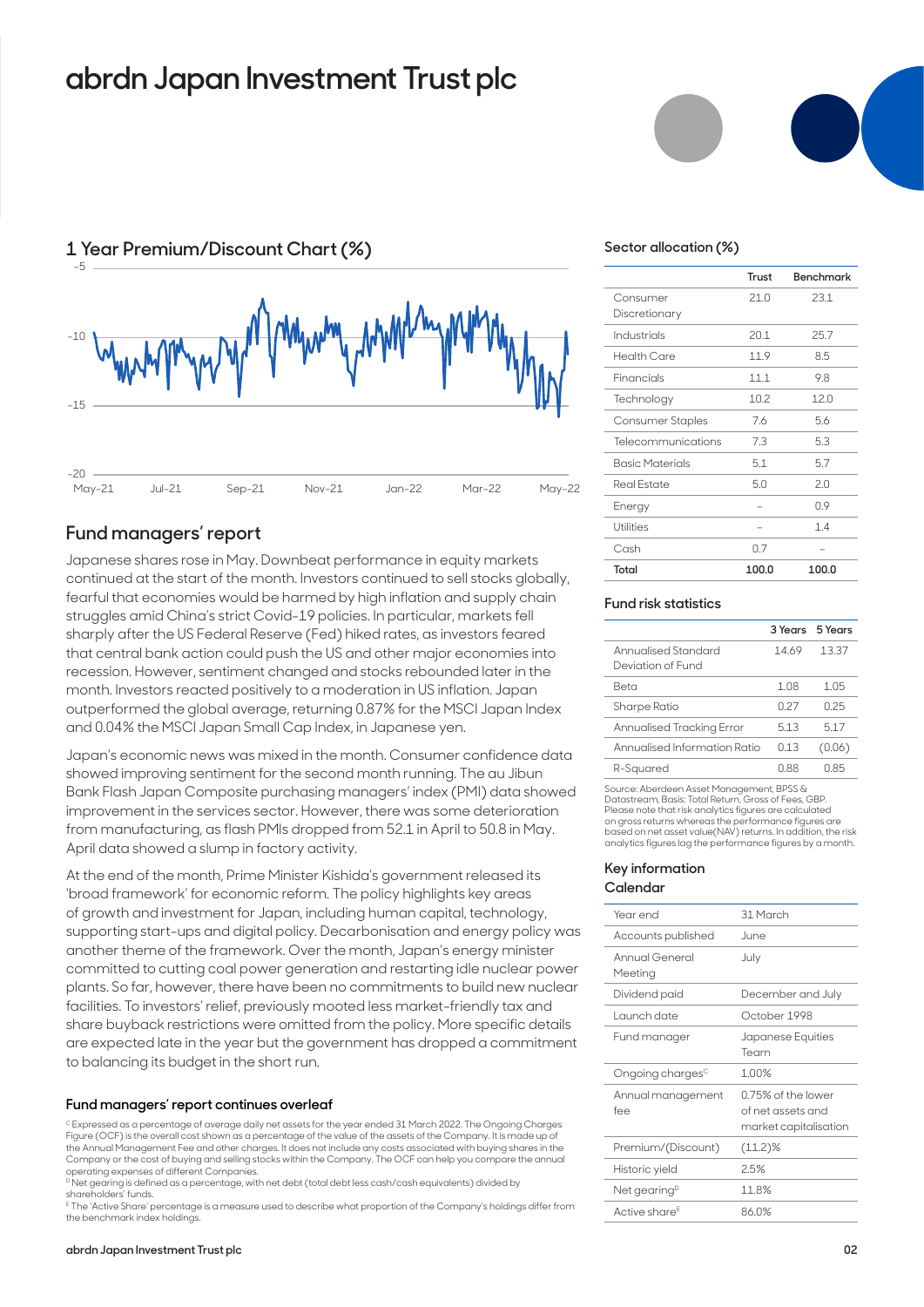# **abrdn Japan Investment Trust plc**

## **Fund managers' report - continued**

On the monetary policy side, Bank of Japan Governor Kuroda has pledged to keep loose monetary policy unchanged, to help the economy recover. The core consumer price index rose by 1.9% in May, almost at the central bank's 2% target. However, Kuroda believes that price rises are still temporary and that the economy is not yet at its price goals.

In spite of concerns of a broader economic slowdown, Japanese companies are buying back shares at a record pace. Sony is buying back up to 2% of its shares outstanding, after announcing earnings guidance that was not as bad as expectations. Non-life insurer Tokio Marine announced a share buyback of up to 1.8% of its shares outstanding, as well as a significant dividend increase on continued insurance rate hikes in the new financial year.

The end-March reporting season reaffirmed our view that our holdings continue to make efforts to maintain their profitability amidst cost inflation, supply chain issues and nearer-term macroeconomic uncertainty. Beverage maker Asahi Group announced price hikes of up to 16% for soft drinks in Japan, following an earlier announcement to raise beer prices in Japan for the first time in 14 years. Seasonings maker Ajinomoto's results fell short of expectations on higher costs but the company is raising prices and has confidence that this will not result in a sales volume decline.

Rising energy prices and environmental awareness are leading to an increase in demand for energy-efficient products at a number of our holdings. Daikin Industries is forecasting its heat pump sales to grow 45% year-on-year this financial year in Europe on the back of rising energy-saving demand. Specialty chemical and glass maker AGC mentioned the possibility of an expansion of the high-performance glass market as insulation in buildings become increasingly important to save on electricity costs.

## **Portfolio Moves**

No changes were made to the portfolio in May.

## **Outlook**

The escalation of the Ukrainian conflict, and its impact on global commodity prices, has put a chill on sentiment across global markets. While the direct impact on most Japanese corporates – including the Fund's holdings – is minimal, the indirect impact from the sharp rise in commodity prices puts further pressure on companies' profitability. Broadly speaking, companies are passing on higher prices to their end customers, but these actions will come with a lag, especially with the recent run-up in prices. Meanwhile, the peaking of the sixth wave of Covid-19 cases in Japan should bolster a return to some normalcy after a tough year. With this backdrop, and with the rotation in the markets earlier in the year, valuations for quality stocks have fallen sharply. However, commentary from companies suggests that business fundamentals remain sound.

**The risk outlined overleaf relating to gearing and exchange rate movements are particularly relevant to this trust but should be read in conjunction with all warnings and comments given. Important information overleaf**

#### **AIFMD Leverage Limits**

| <b>Gross Notional</b> |  |
|-----------------------|--|
| Commitment            |  |

#### **Assets/Debt (£m)**

| Gross Assets               | 943 |
|----------------------------|-----|
| Debt                       | 105 |
| Cash & cash<br>equivalents | 06  |

### **Capital structure**

| Ordinary shares | 12.559.910 |
|-----------------|------------|
| Treasury shares | 3.261.662  |

#### **Allocation of management fees and finance costs**

| Capital | 60% |
|---------|-----|
| Revenue |     |

### **Trading details**

| Reuters/Epic/<br>Bloomberg code | A IIT                                |
|---------------------------------|--------------------------------------|
| ISIN code                       | GR0003920757                         |
| Sedol code                      | 0392075                              |
| Stockbrokers                    | Shore Capital                        |
| Market makers                   | CFEP. INV. JPMS.<br>STFL, SCAP, WINS |



#### **Factsheet**

Receive the factsheet by email as soon as it is available by registering at www.invtrusts.co.uk/#signup www.aberdeenjapan.co.uk

# $\mathcal{S}$

#### **Contact**

**Private investors**  0808 500 4000

#### **Institutional investors**

InvestmentTrustInvestorRelations-UK@ abrdn.com

+44 (0)20 7463 5971 +44 (0)131 222 1863